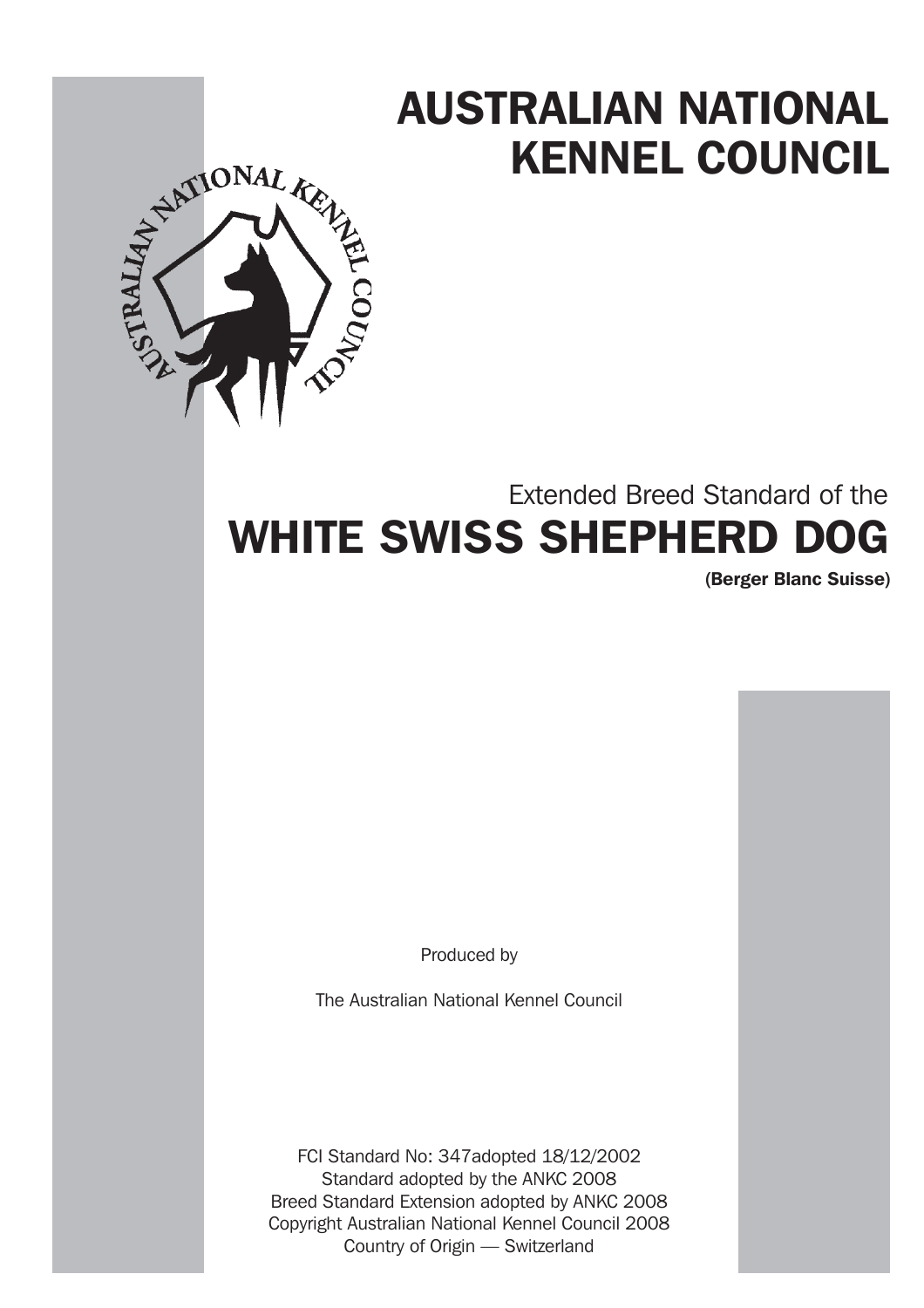Extended Standards are compiled purely for the purpose of training Australian judges and students of the breed.

In order to comply with copyright requirements of authors, artists and photographers of material used the contents must not be copied for commercial use or any other purpose. Under no circumstances may the Standard or Extended Standard be placed on the Internet without written permission of the ANKC.

## **HISTORY**

Already the Rome man of letters and chronicler Marcus Terentius Varro (100 B.C.) described in his chronicles the advantage of white shepherds that are, thanks to their colour, easily recognizable from wild animals. Later even old Roman farmer and writer Columella (around 40 A.D.) required the shepherds to be white because they were more visible to shepherds at dusk so they could not confuse dogs and wolves.

The first recognised and exhibited white colour German Shepherd "Greif" was in 1882, exhibited at the Hanover Exhibition. He raised a lot of interest and took part in more exhibitions. He appeared in Hanover again in 1887. At Hamburg Exhibition in 1888 a white female was exhibited and one year later another white dog was exhibited in Kesel. All three white shepherds exhibited had the same owner - the Baron von Knigge. He purchased Greif from a Frankfurt breeder, Friedrich Sparwasser, he mated Greif with a female Lotta. Both had pricked ears, which was a very uncommon feature in German Shepherds. From the mating of Greif and Lotta came a wolf-grey female Lene that was mated with Kastor. From this mating came Hektor von Linksirhein (1.1.1895), a famous Horand von Grafrath, a grandfather of the world-known breed of German shepherd.

A Rytmistr's friend Arthur Mayer was a big fan of shepherds and that's why he visited dog exhibitions. In 1889 he saw Hektor at the Karisruhe exhibition. He immediately announced to Max von Stephanitzovi that he wanted to use Hektor for breeding. Max von Stephanitz bought the dog and renamed him Horand von Grafrath, on 22.4.1899 this dog was written up as the first dog to the newly founded breed book. Ironically although the predecessors of the founder of the wide spread breed were white, the standard of the modem German Shepherd does not allow white.

At the end of  $19<sup>th</sup>$  Century a high positioned person whose name was Habsburks took a fancy to white Shepherds. They went well with white horses. By their position they raised interest in the white colour shepherd dogs with other powerful families e.g. at the German Hohenzollems.

The fact that the predecessors of German Shepherd were white was confirmed in the first litters. In the first 15 years of pedigreed breeding of the German Shepherds more than half of 30 chosen dogs were white off spring. Heritable genes were carried over. Many of Horand's grandsons carried the white gene including Bern von der Seewies, born in, 1913 and was the first white German Shepherd registered in the studbook. In the same year in USA Anne Tracy Skofield founded her kennels, with dogs imported to USA.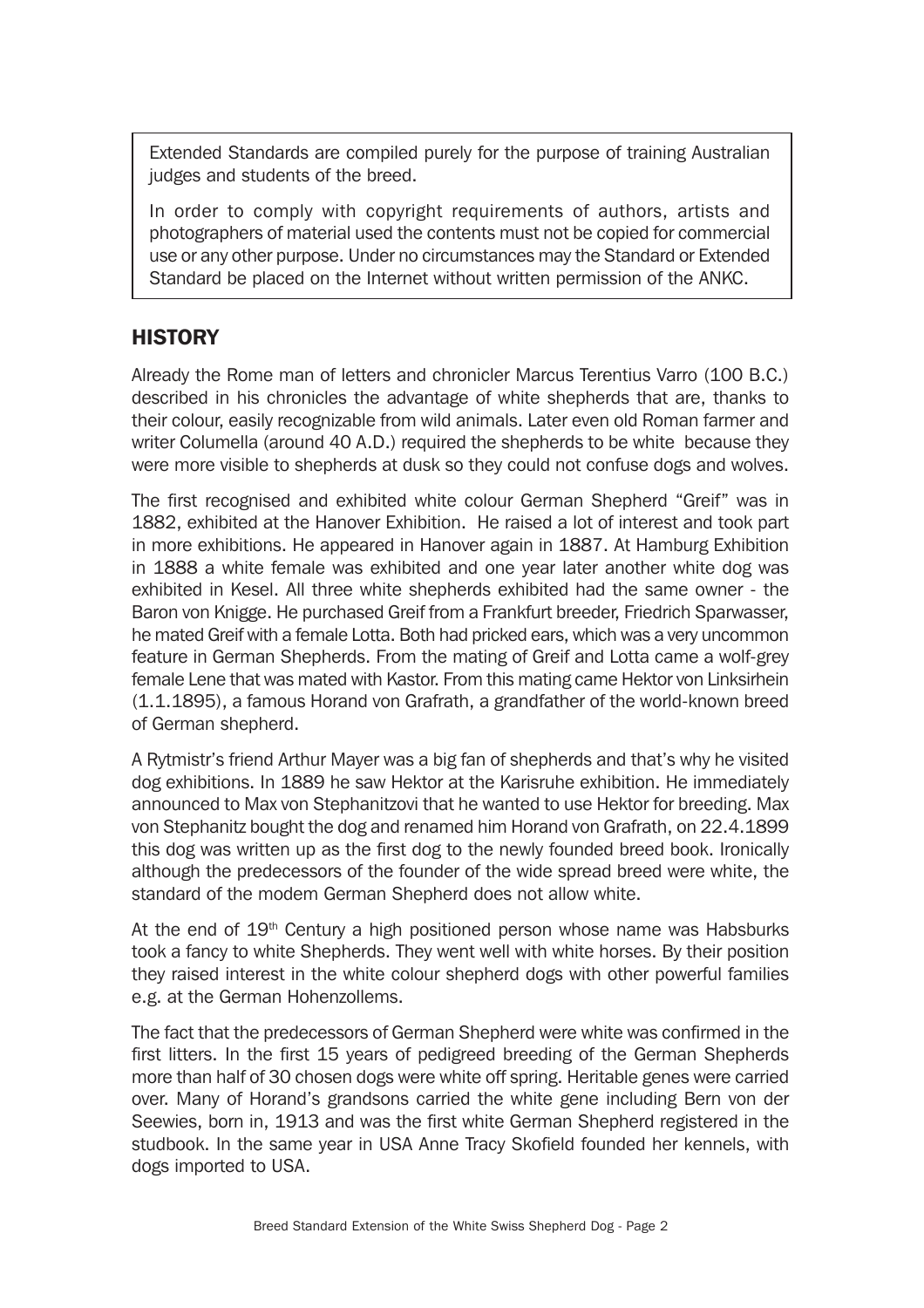In 1912 the "German Shepherd Dog Club of America" was formed. Her affection for white dogs is not accidental. This lady was a niece of Bigelow, a friend of William 11. She visits with her uncle and got to know the shepherds of Hohenzollems. She decided to dedicate to the breed in overseas countries. Her first dog registered in the studbook was snow-white Stonyhurst Edmund.

Max von Stephanitz was interested mainly in the character and diligence of a dog. He didn't find the colour important. He had nothing against the idea of excluding the white dogs from the breed, which was enforced in 1933. From then there were no interest in white shepherds in Europe for many years. Fortunately, they were imported to America in time. The Rockefeller family imported several chosen German Shepherds and bred both black and white lines in their luxurious kennels.

The American breeder's society also excluded the white colour from the standard in 1968. The white type had a lot of fans in America, they decided to carry on with its breeding. One year later A Club of white German Shepherds was founded in Sacramento. Special exhibitions of white shepherds took place even in Canada, which didn't exclude the white colour from the standard but indicated it as undesirable. Disputes still carried on and clubs kept changing their name. At the end 'White German Shepherd Club International" was founded in USA and in Canada (in 1973 they separated from USA) was founded "The White Shepherd Club of Canada".

It took another 10 years before shepherds found their way to the country of their predecessors thanks to Martin Faustmann.. In 1993 the first white shepherd was registered in the Czech republic as American-Canadian white shepherd.

The International Cynology Organization - FCI seated in Brussels from 1.1.2003 acknowledged white shepherds. FC1 group 1, no. 347 (347/18.12.2002) under the official name Berger Blanc Suisse (White Swiss Shepherd Dog).

## BRIEF HISTORICAL SUMMARY

In USA and Canada white shepherd dogs have gradually become to be accepted as a distinct breed. The first dogs of this breed were imported into Switzerland in the early 70's The American male "Lobo", whelped on 5th March 1966, can be considered as the progenitor of the breed in Switzerland. The descendants of that male registered with the Swiss Stud Book (LOS) and other white shepherd dogs imported from USA and Canada, gradually multiplied. There exists now a big number of white shepherd dogs, purebred, over several generations, distributed throughout Europe. For that reason, since June 1991, these dogs have been registered as a new breed with the appendix of the Swiss Stud Book (LOS).

## **• GENERAL APPEARANCE**

*A powerful, well-muscled, medium-sized, white shepherd dog with erect ears, double coat or long double coat; elongated shape; medium sized bone and elegant, harmonious outline.*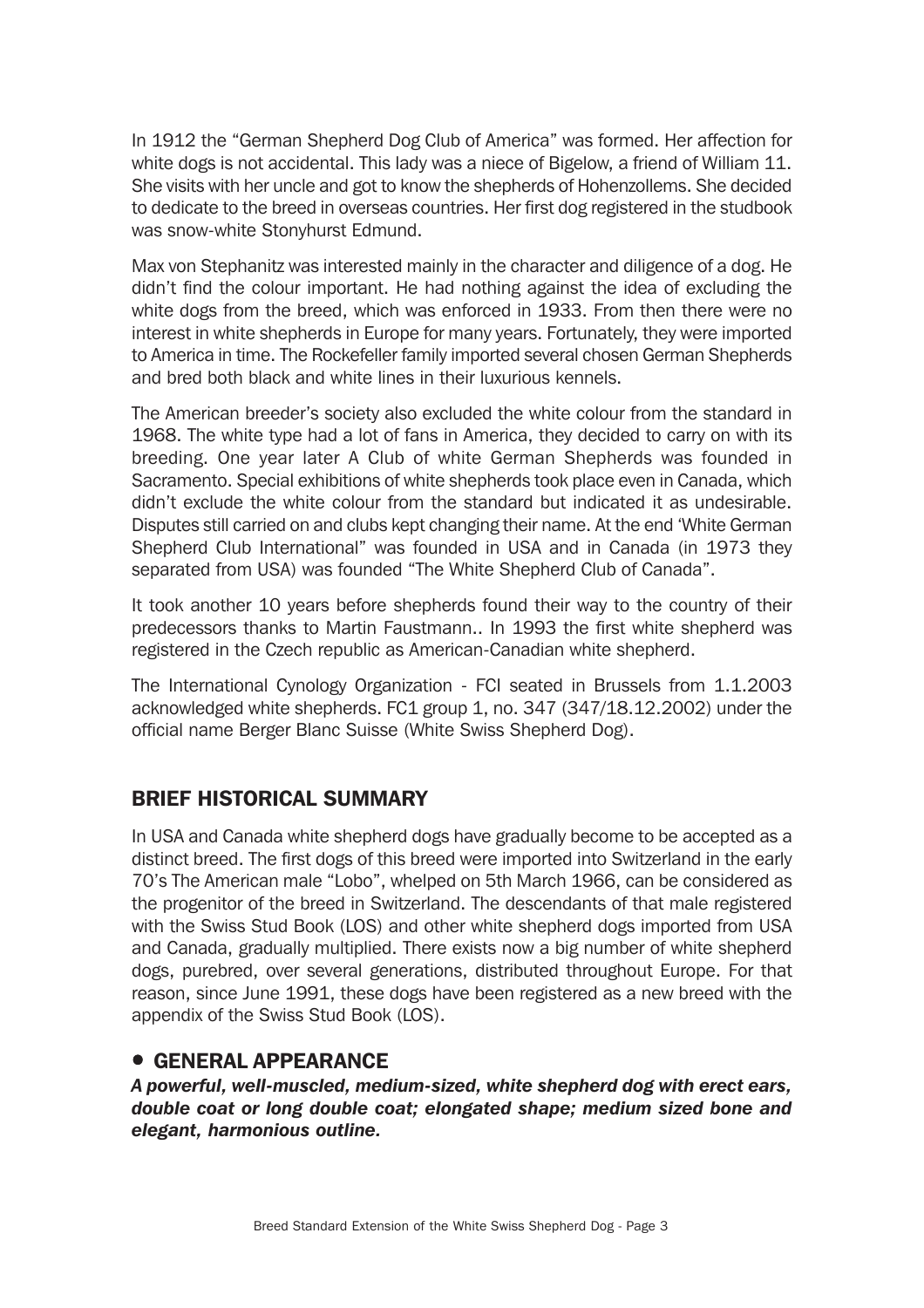#### Dog Parts of the White Swiss Shepherd Drawn by Julie Kowald (Australia)



Slightly longer than tall, the White Swiss Shepherd in substance and proportion is an athletic and well-balanced dog as a whole. It is well balanced between head, neck and the body with balance further emphasised by 1:1 depth of chest to withers.

There are two distinct coats ranges. The medium slightly wavy coat and the long hair. Evident in the medium haired dog is the stretched, strong, and well muscled, with "bone" dry and firm appearance. The longhaired dog appears more regal than athletic despite being of the same substance. Extensive feathering on ears, legs, tail and body obscures the same athletic characteristics.

A striking pure, brilliant white coat contrasts dramatically with the solid black nose, mouth, paw pads, toenails and eyes lids and dark brown eyes.

In each sex, masculinity or femininity is well defined.

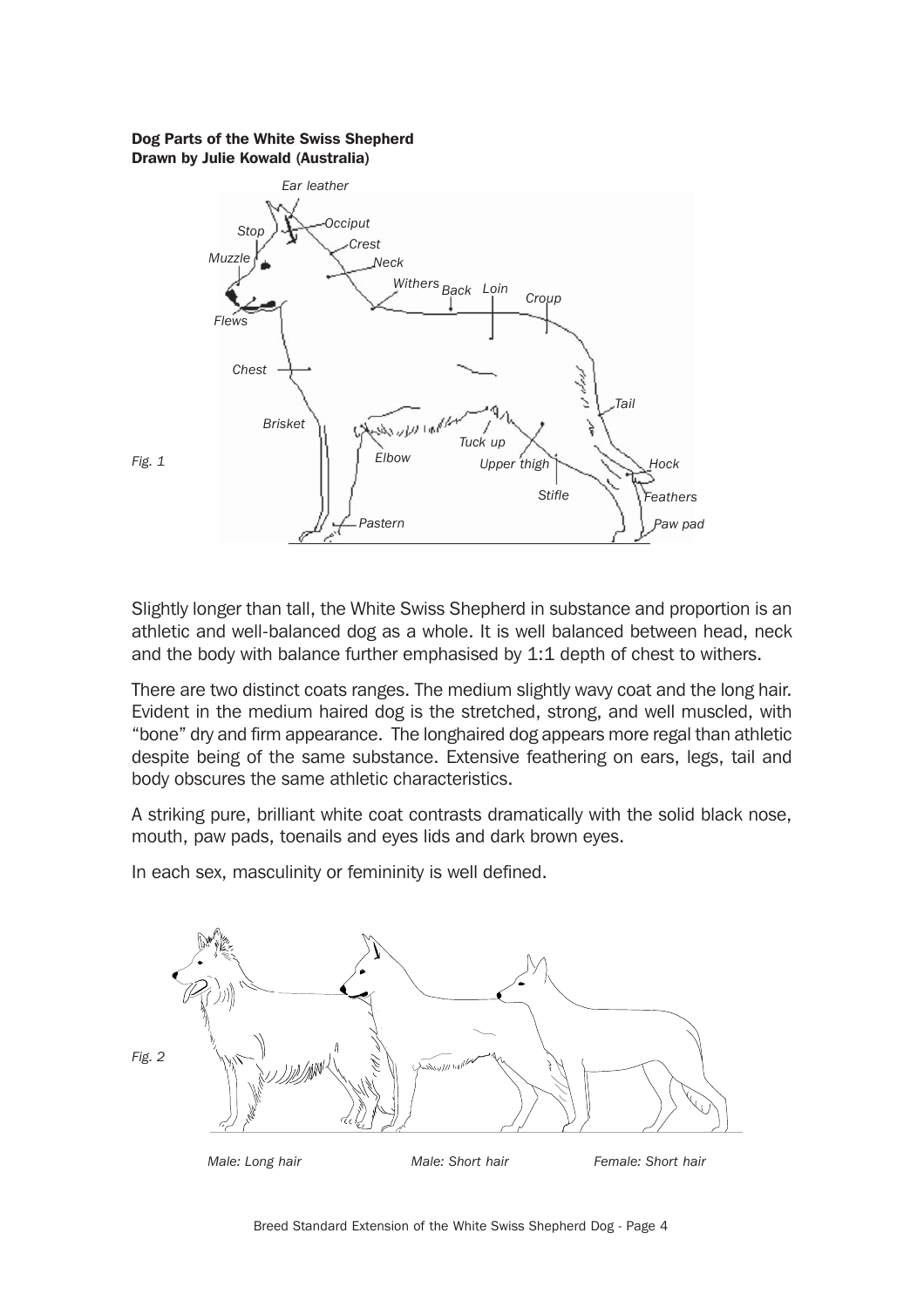## IMPORTANT PROPORTIONS

#### Moderately long rectangular shape: body length (from the point of shoulder to point of buttock) to height at withers  $= 12: 10$ .

#### The distance from the stop to the nose leather slightly beyond the distance from the stop to the occipital protuberance.

From the profile we can view the two important proportions for the White Swiss Shepherd as defined in the Standard

- Moderately long rectangular shape: body length (from the point of shoulder to point of buttock) to height at withers  $=10:8$ . This proportion is referred to as 'body index' or the proportion 'length of body/height at withers'. •
- The distance from the stop to the nose leather slightly beyond the distance from the stop to the occipital protuberance. This proportion is referred to as 'head index' or the proportion 'distance from nose to stop/stop to occiput'.

#### Three additional proportions to the Standard to view are:

- The 'depth of chest index' or the proportion 'depth of chest/height at withers'. The depth of chest is measured from the point at withers to the top of the point of the elbow (at the top of the olecranon).
- The 'rear pastern index' or the proportion 'length of rear pastern/height at withers'
- The 'forechest' or the proportion 'width of forechest/length of body'.



*Fig. 3*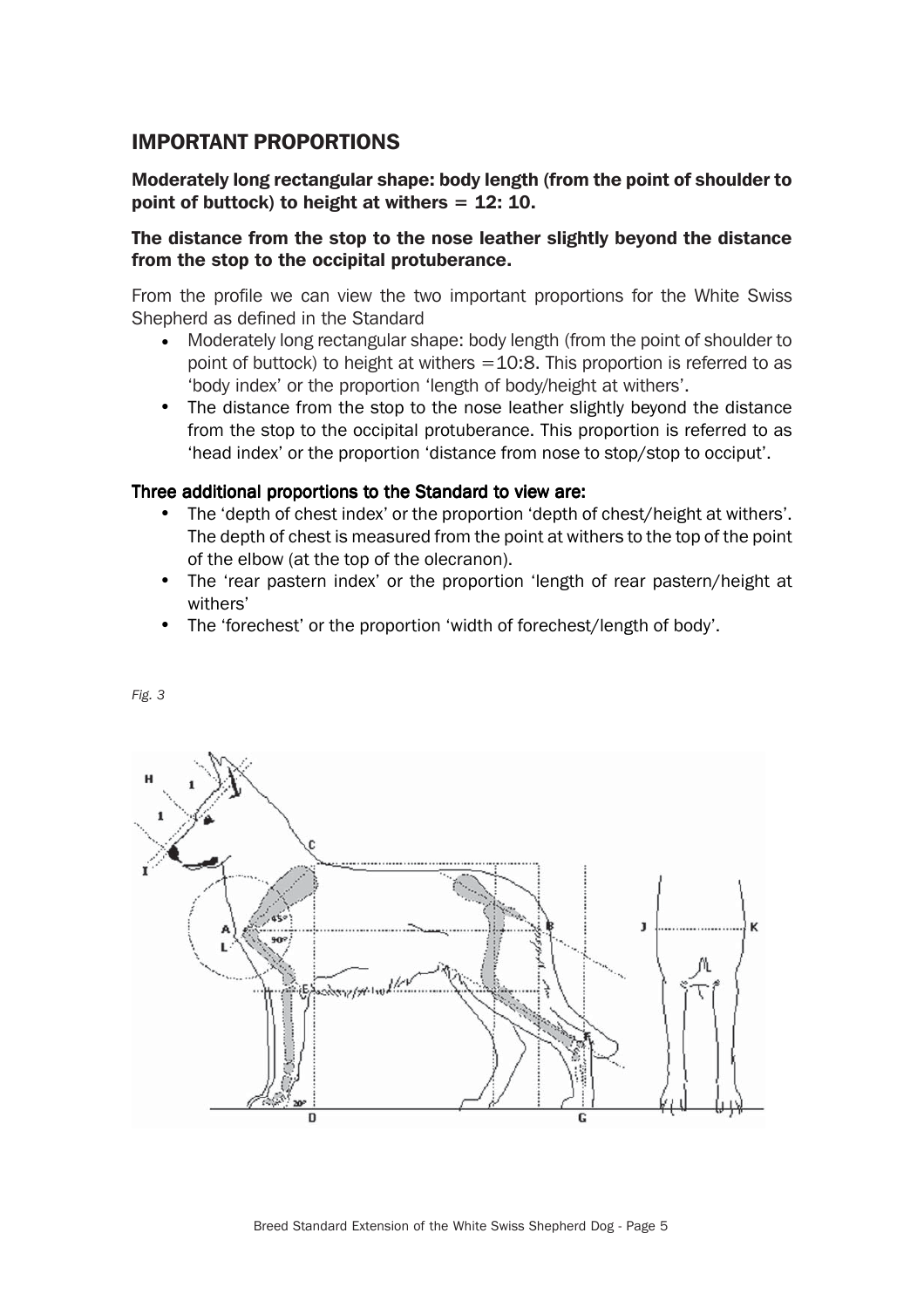The purpose of these additional proportions is to ensure that this breed retains the form that is required to meet the function. The White Swiss Shepherd dog's function is that of herding, and protection of the flock and owner. This requires endurance and trotting ability. The "depth of chest index" is designed to ensure the forelegs are long enough to provide the endurance, speed and trotting capability. Short legs may provide additional strength and balance as required by fighting dogs such as Mastiffs but are not essential to the function of the White Swiss Shepherd and will affect the dogs ability to perform its tasks. The White Swiss Shepherd requires adequate balance between leg length to height (both fore and aft) to provide the spring required for quickly transforming a crouch to trot or gallop, as the situation requires.

The width of the forechest is defined to ensure the body is not too wide or narrow as to affect the cornering and agility required for efficient working capability.

A well-angulated dog should have the specified forequarter and hindquarter angulation however to also be considered well balanced, both front and rear angles should also match. A dog may be considered well balanced if the fore and hind angles match yet are not exactly as specified.

Forequarter angulation consists of an ideal 90 degree angle between scapula and humerus. This is referred to as shoulder layback.

The ideal angulation for hindquarters should demonstrate parallelism to afford maximum efficiency of power in propulsion to generate forward movement. As shown in Figure 3 the extended hind leg shows angulation before the follow through in response to the retraced leg pushing off. Two sets of parallel lines are apparent:

- 6. the pelvic bone parallels the tibia
- 7. the femur parallels the metatarsus

The ideal angulation of the fore-pastern is 20%

## BREED TABLE INDEX

The following tables are a guideline to the correct proportions for the ideal White Swiss Shepherd Dog both male and female. Please note all measurements shown in centimetres

## HEAD INDEX

| Measurements in centimetres                            | <b>Dogs</b> | <b>Bitches</b> | <b>Size</b>    |
|--------------------------------------------------------|-------------|----------------|----------------|
| Distance from nose to occiput'. (H)                    | 24          | 21             | Medium (ideal) |
| Distance from muzzle to skull'. (I)<br>i.e. STOP DEPTH | 2.5         | ⌒              |                |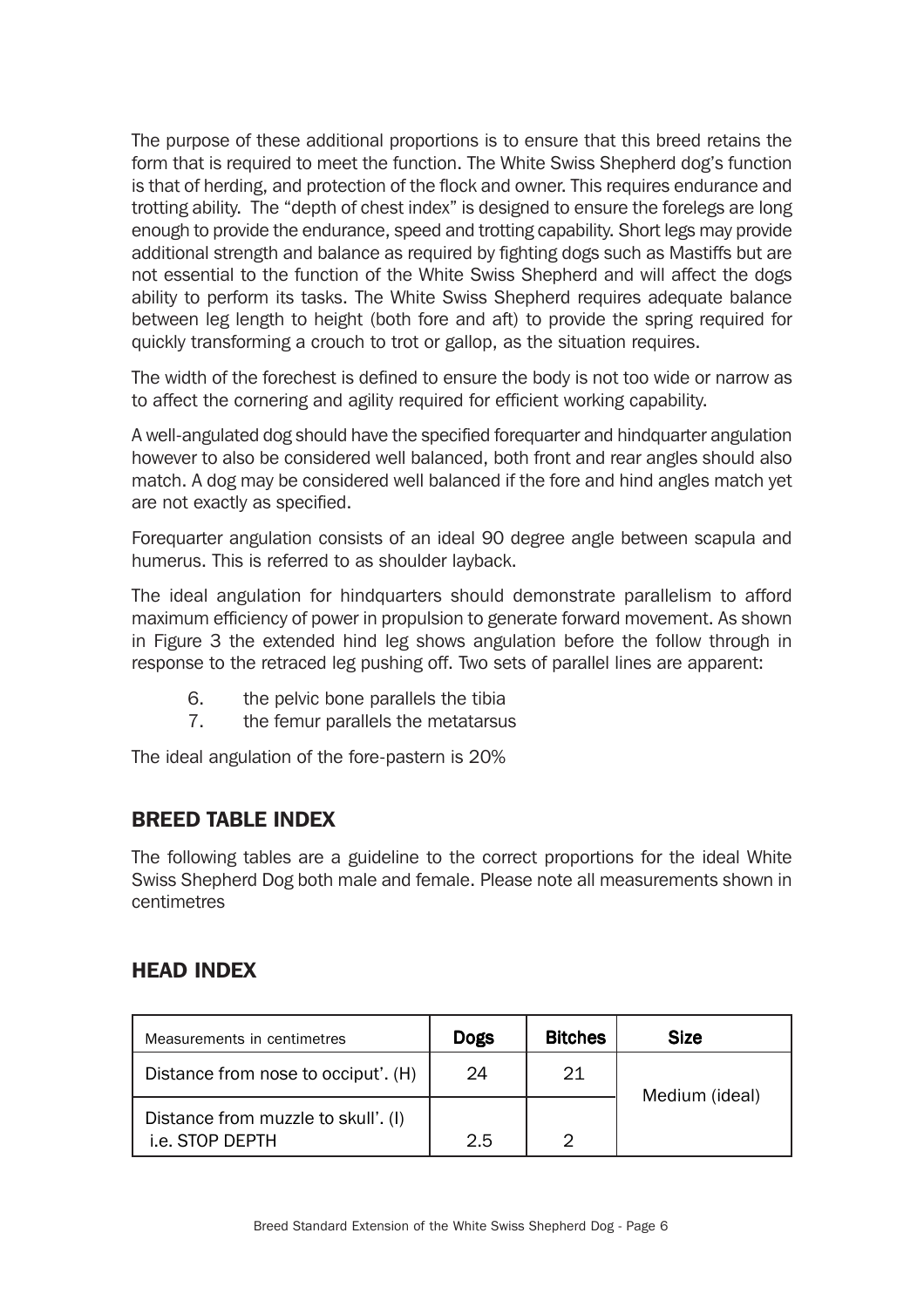## BODY INDEX

| Measurements in centimetres                                              | <b>Dogs</b>       |                   | <b>Description</b>                            |
|--------------------------------------------------------------------------|-------------------|-------------------|-----------------------------------------------|
| Weight (kg)                                                              | $A-B$<br>(Length) | $C-D$<br>(Height) |                                               |
| Small to large range at<br>correct proportion 12:10<br>from $30 - 40$ kg | $72 - 74$         | 60-62             | Small (less desirable)<br>but within Standard |
|                                                                          | 74-76             | 62-64             | Under medium but<br>within Standard           |
|                                                                          | 78-79             | 65-66             | <b>Ideal</b>                                  |
|                                                                          | 79-80             | 66-67             | These heights are<br>outside the Standard     |
|                                                                          | 80-82             | 67-68             | These heights are<br>outside the Standard     |
|                                                                          | <b>Bitches</b>    |                   |                                               |
| Small to large range at<br>correct proportion 12:10<br>from 25 - 35 kg   | 66-68             | 55-57             | Small (less desirable)<br>but within Standard |
|                                                                          | 68-70             | 57-59             | Under medium but<br>within Standard           |
|                                                                          | 71-72             | 60-61             | <b>Ideal</b>                                  |
|                                                                          | 72-73             | 61-62             | These heights are<br>outside the Standard     |
|                                                                          | 73-74             | 62-63             | These heights are<br>outside the Standard     |

## FORECHEST INDEX

| Measurements in centimetres                        | <b>Dogs</b>  | <b>Bitches</b> | <b>Size</b>    |
|----------------------------------------------------|--------------|----------------|----------------|
| Width of forechest (J -K)                          | 24           | 21             |                |
| Proportion 'width of<br>forechest/length of body'. | 30% (30:100) |                | Medium (ideal) |

## DEPTH OF CHEST INDEX

| Measurements in centimetres                       | <b>Dogs</b>                  | <b>Bitches</b> | <b>Size</b>    |
|---------------------------------------------------|------------------------------|----------------|----------------|
| Chest Depth (C-E)                                 | 34                           | 31             |                |
| Proportion 'depth of<br>chest/height at withers'. | 50% (range- 55%)*<br>(50:50) |                | Medium (ideal) |

\* *but absolutely not less than 50%*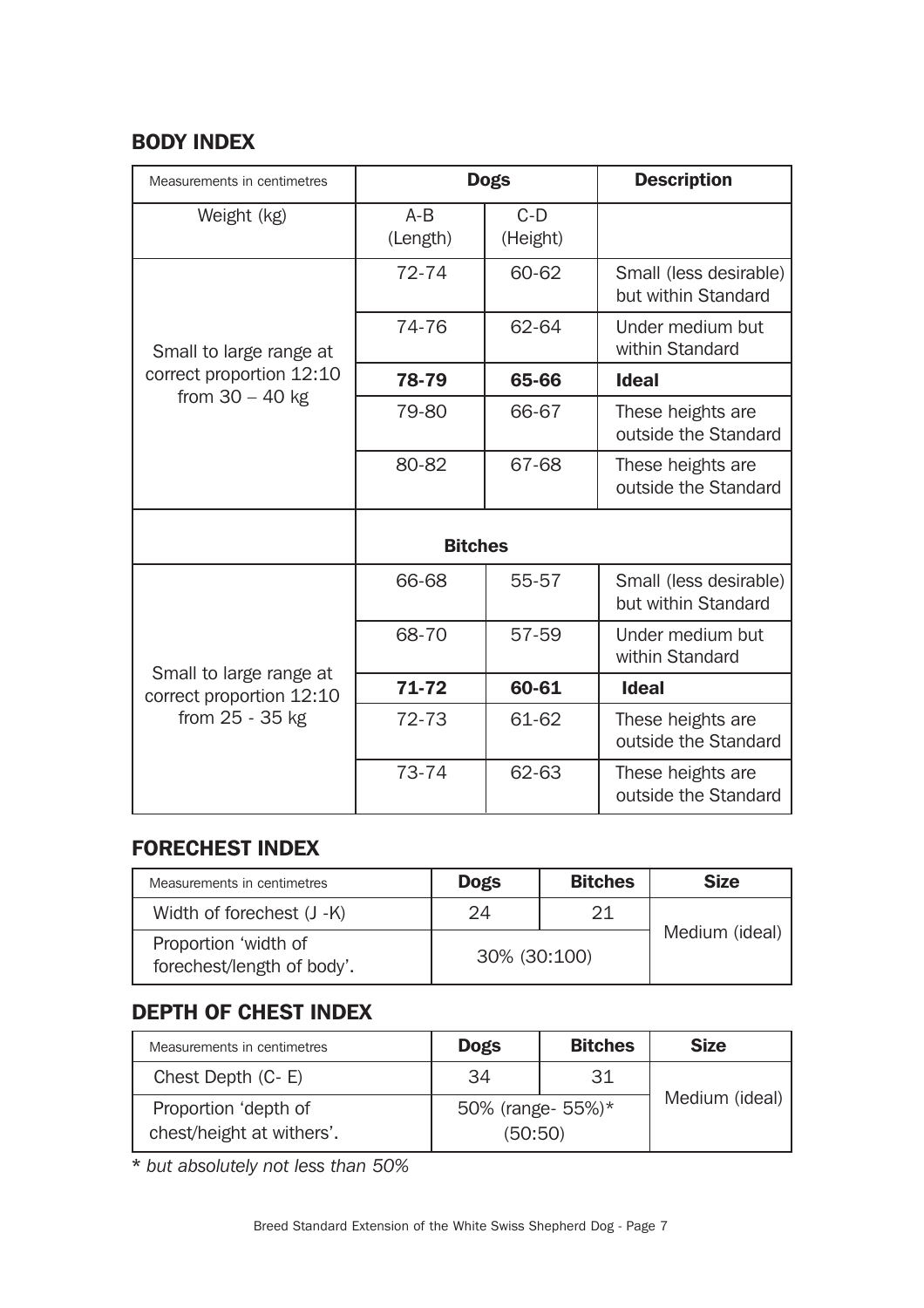## REAR PASTERN INDEX

| Measurements in centimetres                               | <b>Dogs</b>  | <b>Bitches</b> | <b>Size</b>    |
|-----------------------------------------------------------|--------------|----------------|----------------|
| Length of rear pastern (F-G)                              | 20           | 18             |                |
| Proportion 'Length of rear<br>pastern/height at withers'. | 30% (30:100) |                | Medium (ideal) |

## **• BEHAVIOUR / CHARACTER**

#### *Lively, without nervousness, attentive and watchful; towards strangers sometimes slightly aloof but never apprehensive or aggressive.*

The White Swiss Shepherd is intelligent with strong herding and guardian instincts originating from a working herding background. Easily trained they perform with charisma and enthusiasm. They are authoritative in work and play yet very responsible and diligent in their approach.

Without shyness, they are initially reserved with strangers yet warm to new friends and enjoy any attention given to them. They are exceptional companions. They can be protective, although aggressiveness or viciousness toward people or animals is intolerable.

They are attentive and animated, showing strength and stamina combined with bountiful agility.

The White Swiss Shepherd are responsible, gentle dogs and adoring of their owners. They desire close attachment with their family and will be very attentive in their presence. They exhibit a close connection and appreciation of their home environment. Due to their observant nature, these dogs will learn how to vocalise with their owners and will efficiently communicate what they need - and only when needed. In time, owners can observe and learn from their vocal range and identify their behaviour and needs.

They have a tendency to be protective to their family and therefore it is important the dogs are well socialised and taught not be fearful or overly protective. They will bark to protect their home but are quick to accept neighbours and routine visitors.

As a pack they are thoughtful and attentive however are also energetic in their play with each other. Due to their intelligence and attentive nature the WSS dog is easy to train and will quickly excel in obedience and agility classes. It is recommended that owners spend time with their White Swiss Shepherds in training as it will be of great benefit to the relationship but also results in satisfaction for the dog.

Overly shy or aggressive dogs are listed as eliminating faults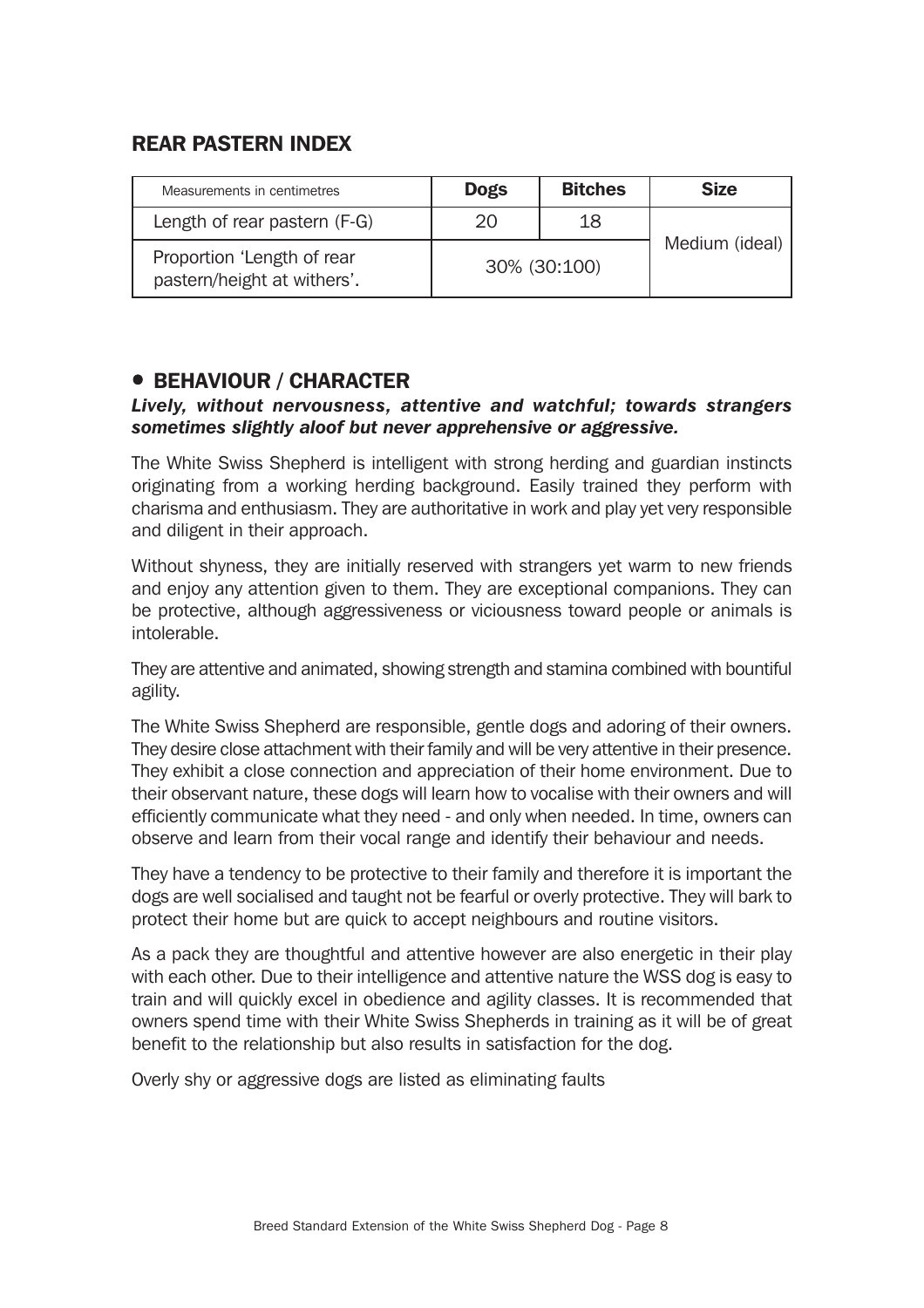#### **• HEAD**

*Strong, dry and finely chiselled, in good proportion to the body. Seen from above and from the side wedge-shaped. Axes of skull and foreface parallel. Skull: Only slightly rounded; indicated central furrow. Stop: Slightly marked, but clearly perceptible. Muzzle: Powerful and moderately long in relation to*

![](_page_8_Picture_2.jpeg)

*the skull; nasal bridge and lower line of muzzle straight, slightly convergent to the nose. Lips: Dry, closing tightly, as black as possible.*

The lips are tight, well fitting and black.

The head is wedge-shaped and in proportion to the body, with length about 35% of the dog's height at the withers, without being coarse, cloddy or overly long. It is dry in its general appearance, and moderately broad between the ears. The forehead is seen from in front and from the side to be only slightly arched, and without central furrow or with only a slight implied one.

*Fig. 4*

The breadth of the skull corresponds approximately to its length. The skull, viewed from above, tapers evenly from the ears to the nose, with a sloping, not sharply defined, stop, into the wedge-shaped foreface (muzzle). The bridge of the nose is straight, a dish faced or convex curve is not desirable.

#### ! NOSE

#### *Medium-sized; black pigmentation desired; snow nose and lighter nose accepted.*

The nose should be solid jet black. The black nose is due the dog being a black dog genetically masked by the white gene.

Nasal depigmentation is not acceptable unless the dog is less than one year old. The dog may not be of pure white White Swiss Shepherd pedigree. Breeding with non-pure (white) White Swiss Shepherds will reveal the dogs' coloured genetics. For example a red nose indicates the dogs red colouring and liver

![](_page_8_Picture_12.jpeg)

represents the liver colouring. The amount of pink coverage/depigmentation on noses tends to be more pronounced in breeding programs consisting of white coloured dogs, inclusive of German Shepherd bloodlines rather than pure (white) White Swiss Shepherd dogs.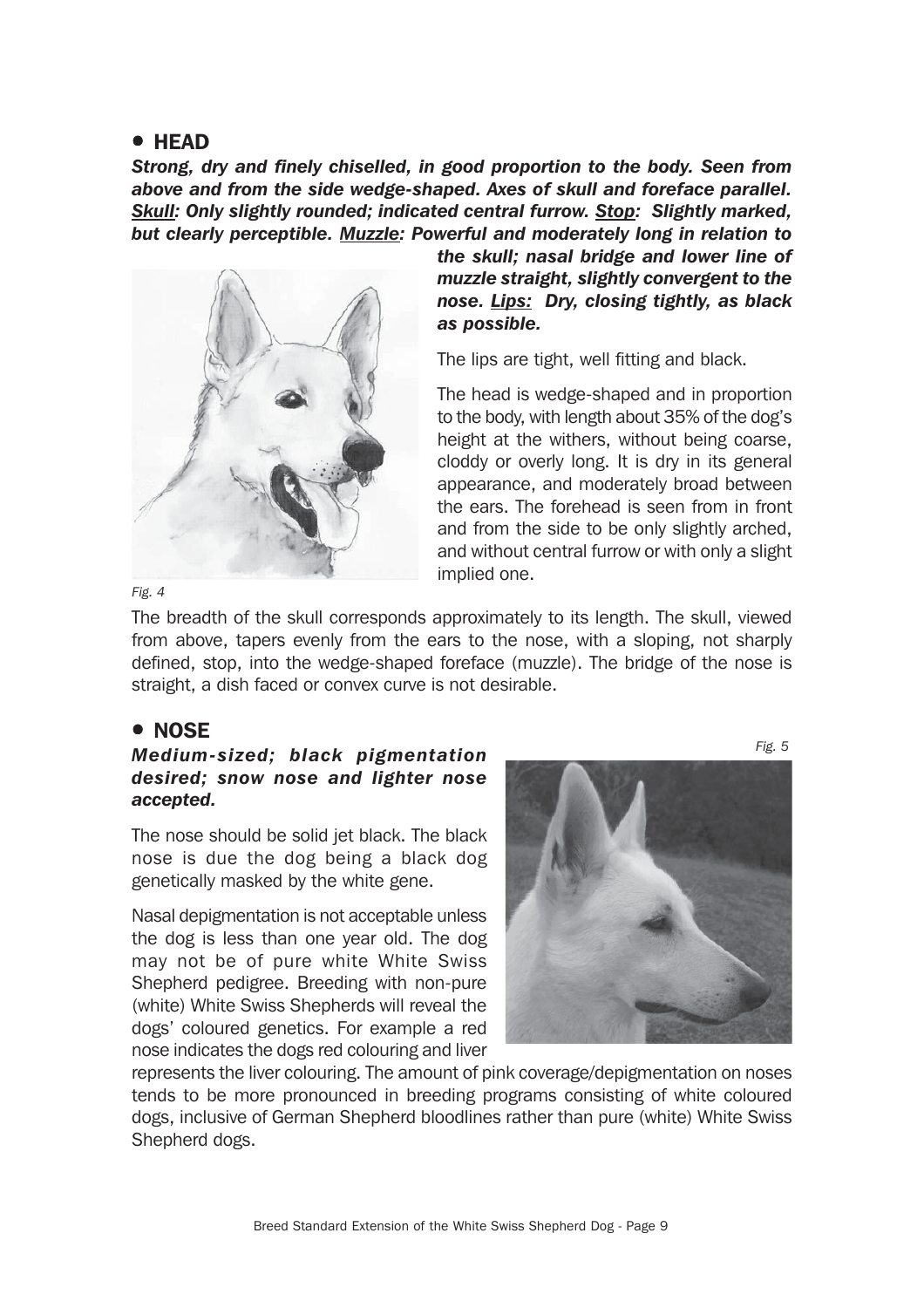Total loss of pigment on nose, lips and /or eye rims are listed as eliminating faults.

## **• EYES**

*Fig. 6*

![](_page_9_Picture_2.jpeg)

*Correctly shaped eyes (male)*

#### *Medium-sized, almond shaped, placed a little obliquely; colour brown to darkbrown; eye lids well fitting with black eye-rims desirable.*

Expressive, showing intelligence and attentiveness. Clear and framed by black almondshaped eyelids. Of moderate size, set a little obliquely, neither prominent nor sunken, with pupils dark, well defined and perfectly positioned. Colour is brown.

One eye or both eyes blue, protruding eyes, entropion and ectropion are all listed as eliminating faults. As is total loss of pigment on the eye rims and albinism.

*Fig. 7 Fig. 8*

![](_page_9_Picture_8.jpeg)

*Correctly set ears - rear (female) Correctly set ears - front (female)*

#### **• EARS**

#### *Erect ears, set high, carried upright, parallel and directed forward; in the shape of an oblong, at the tip slightly rounded triangle.*

Ears must be erect but not spiked. From a broad base at the skull the ears taper to a soft point. Of medium size, ears point neither inward or outward with the opening of the ear leather facing forward. The ideal carriage being one in which the center lines of the ears, viewed from the front, are parallel to each other and perpendicular to the ground. Tipped over, button, semi-dropped and hanging ears are faulty. Ears laid back during gaiting and/or relaxation are not faulted.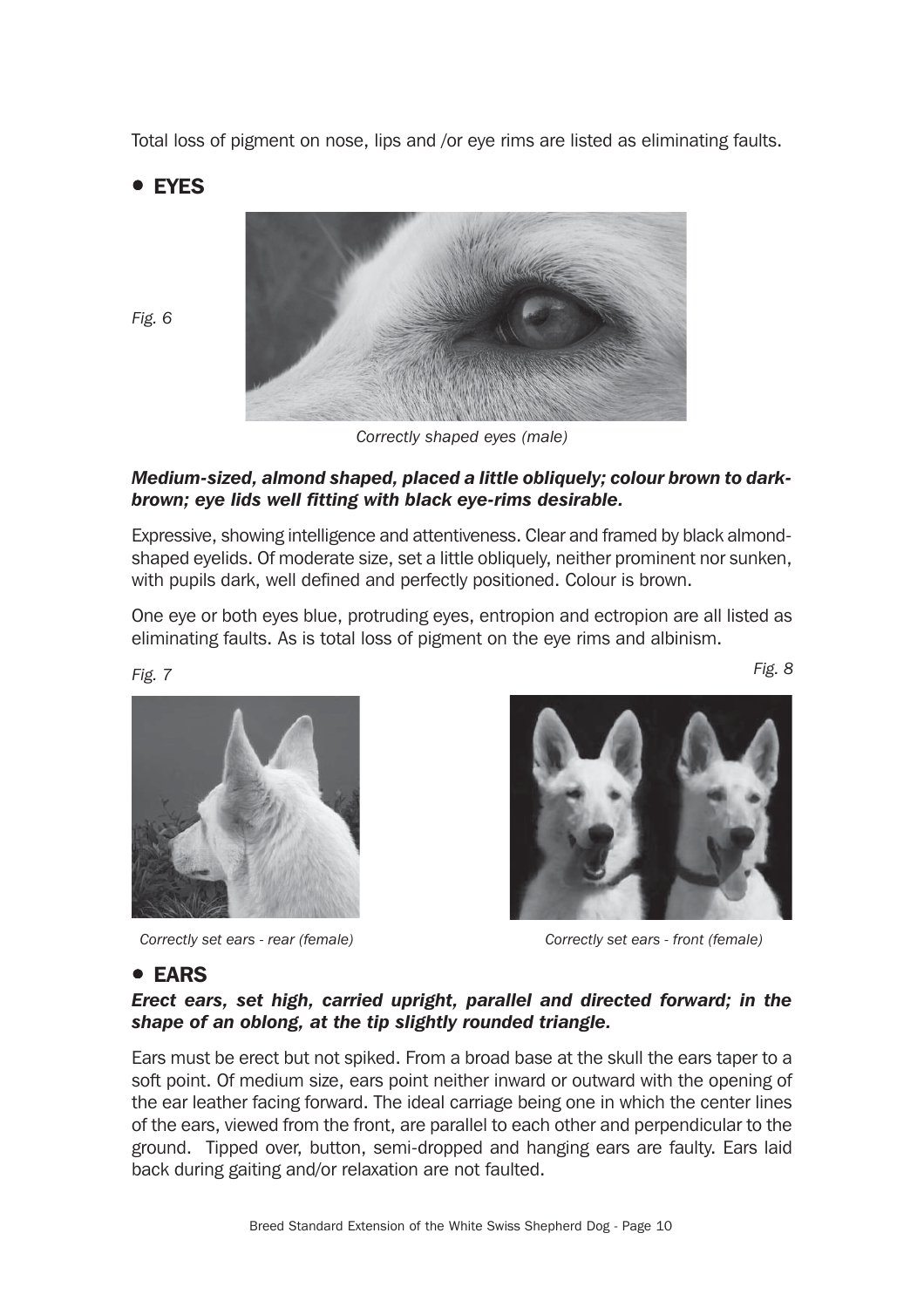#### • MOUTH

*Jaws/Teeth: Powerful and complete, scissor bite. The teeth should be set square to the jaw.*

![](_page_10_Picture_2.jpeg)

*Fig. 9*

The White Swiss Shepherd has a medium length and width muzzle and a total of 42 teeth. 20 upper and 22 lower that meet in a scissor bite aligned without gaps. The upper incisors are located in front of the lower incisors when the mouth is closed. The front view of the teeth should show a smooth curve from tooth to tooth.

The side upper jaw (Maxilla) starting in the back consist of 2 molars, 4 premolars, 1 canine and 3 upper incisor teeth – resulting in 20 teeth in the upper jaw. The lower jaw (Mandible) starting in the back there consists of 3 molars, 4 premolars, 1 canine, and 3 lower incisors – resulting in the total of 22 in the lower jaw.

Missing teeth are usually in the premolar area. Other than the first premolar, any missing teeth are considered a serious fault.

Overshot or undershot bite jaw or wry mouth are serious and eliminating faults.

![](_page_10_Figure_8.jpeg)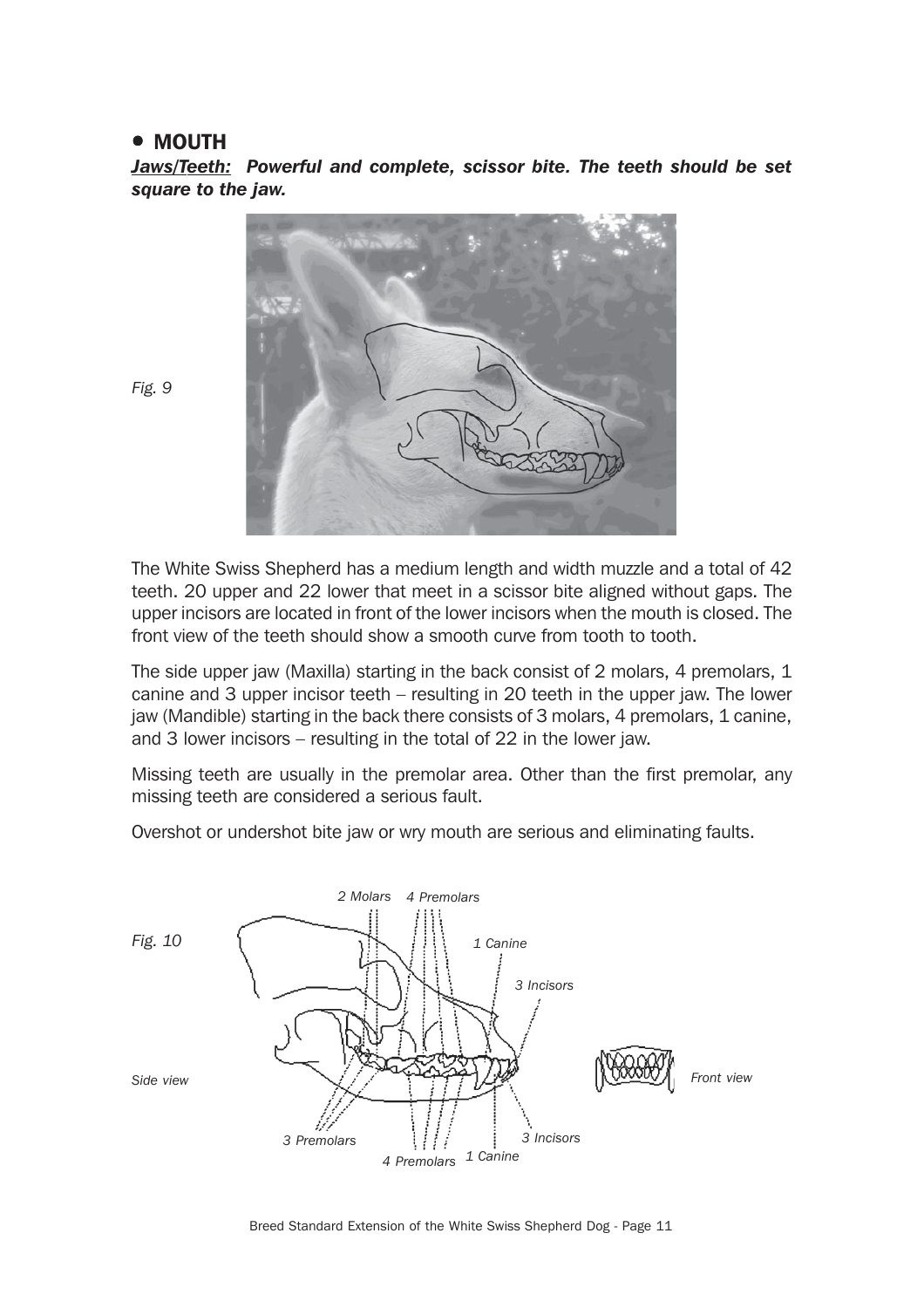## **• FOREQUARTERS**

*Strong, sinewy, medium bone. Straight, seen from the front; only moderately broad stance; seen in profile, well angulated. Shoulder: Shoulder blade long and well laid back; well angulated; whole shoulder strongly muscled. Upper arm: Adequately long, strong muscles. Elbows: Close fitting. Forearm: Long, straight, sinewy. Pastern: Firm and only slightly oblique.*

Forelegs should be parallel when viewed from front, pasterns slightly sloping when viewed from side. Because sufficient length of leg is crucial for the type of work the breed is required to do, the distance from elbow to ground should be at least the same as from elbow to withers. The range is from 50 – 55% of the height at withers. A foreleg shorter than the depth of chest is a serious fault as it affects the ability of the dog to perform its function.

The length of scapular to humerus is an important ratio. As a guide the humerus should be equal to or not shorter than the scapular. The herding dog requires a long upper arm to allow for sufficient muscle to enable the endurance, stride and leap required for its function. The structure of the dog must also be capable of adequate shock absorption. Too short forelegs will limit the dog's ability and result in potential injury.

Correct shoulder angle is important to ensuring the stability of the dog's structure. A well laid back shoulder will provide the dog better balance as the dog moves forward to be stabilised by the forequarter more effectively than the too steep shoulder.

![](_page_11_Figure_5.jpeg)

*Fig. 11*

 *Correct shoulder angle Too steep shoulder angle*

#### • NECK

#### *Medium-long and well muscled, with harmonious set on at the body, without dewlap; the elegantly arched neckline runs without disruption from the moderately high carried head to the withers.*

The neck is strong, well muscled, and clean cut (without folds of loose skin). The angle of neck to torso is approximately 45 degrees.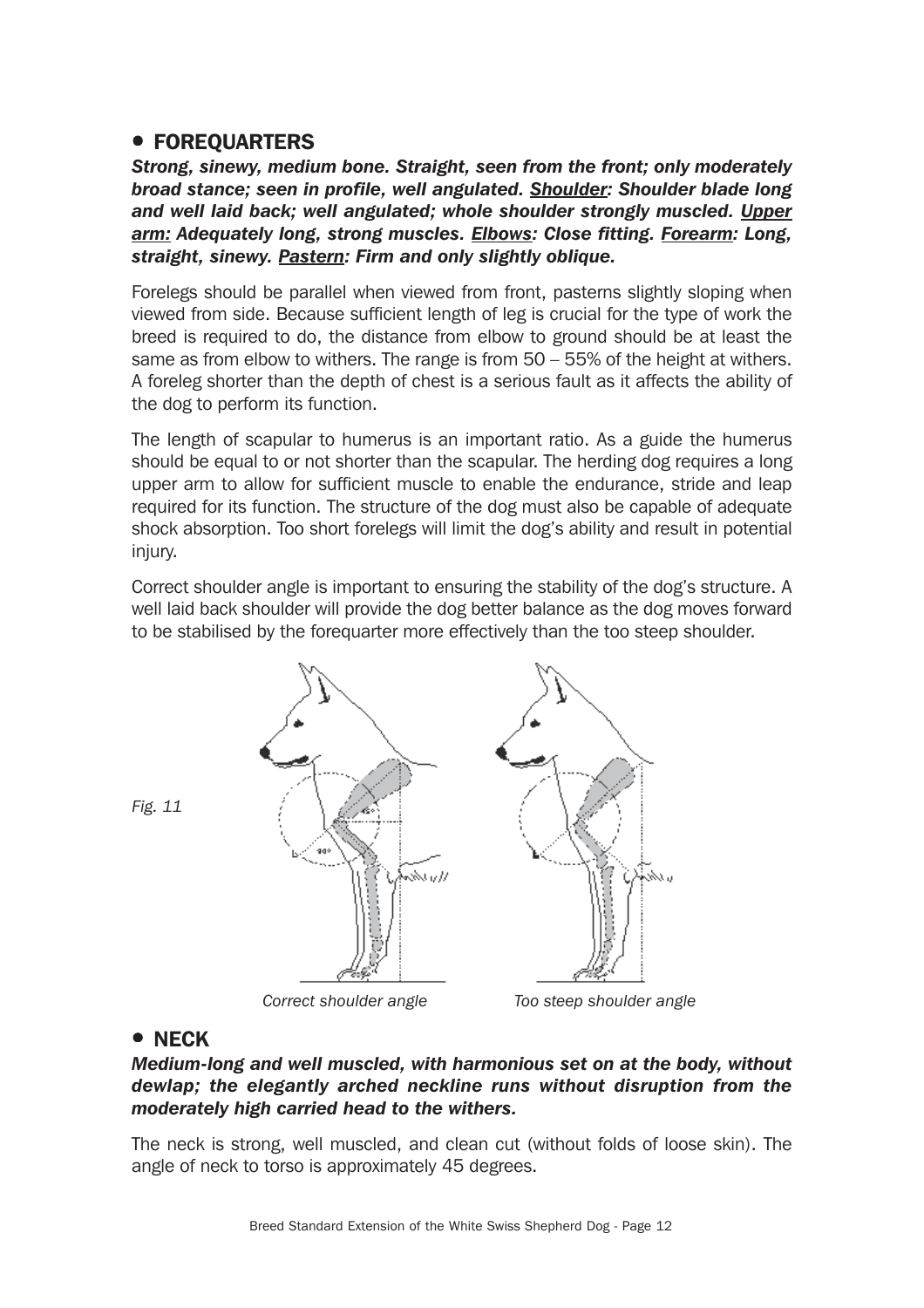### • BODY

*Strong, muscular, medium-long. Withers: Pronounced. Back: Level, firm. Loins: Strongly muscled. Croup: Long and of medium breadth; from the set on gently sloping to root of tail. Chest: Not too broad; deep (about 50 % of the height at the withers); reaching to the elbows; ribcage oval; well extending to the rear. Prominent forechest. Belly and flanks: Flanks slender, firm; underline moderately tucked up.*

The withers slope into a level, straight back with a gentle slope over the croup to the set on of the tail. The back is strong without sag or roach. The straight back is consistent with that of the original ancestral shepherd dog.

The longhaired White Swiss Shepherd's mane obscures the visible line of the chest altering the perceptible proportion. Despite the mane of long, profuse hair on top and sides of the neck and chest the proportions remain the same.

The forechest index emphasises the importance of the non-square proportions for the White Swiss Shepherd and provides an additional view to the profile. The chest appears straight when viewed from the front and slightly wide. The profile shows shoulder blade, which should be well angled and not too steep.

The White Swiss Shepherd has an athletic body. The dog should not be excessively muscled or fat and not overloaded in the shoulders. Barrel chests and/or heavy bone or a too square frame will interfere with the working capabilities and endurance of the dog. The body is moderately long with ribs tapering to a fairly deep and moderately broad loin.

The body should be a moderately long rectangular shape. The body length is measured from the prosternum/forechest point of shoulder to point of buttock. The height is calculated from the highest point of the withers. The length of body is 120 percent of the height at the withers in the proportion of 12:10.

## **• HINDQUARTERS**

*Seen from the rear straight and parallel; standing not too wide; seen from the side with adequate angulation. Upper thigh: Medium-long, strongly muscled. Lower thigh: Medium-long, oblique, with solid bone and well muscled. Hock joint: Powerful, well angulated. Rear Pastern: Medium-long, straight, sinewy; dewclaws should be removed, except in countries where their removal is forbidden by law.*

Hindquarters are broad and muscular, in profile the loin slopes gracefully to the tail set. The thighs are long, broad, deep and muscular. Stifles are well turned with strong hocks and rear pasterns that must be parallel to each other. Dewclaws should be removed. Hindquarters should be well angulated with an angle of approximately 90 degrees between the pelvis and upper thigh.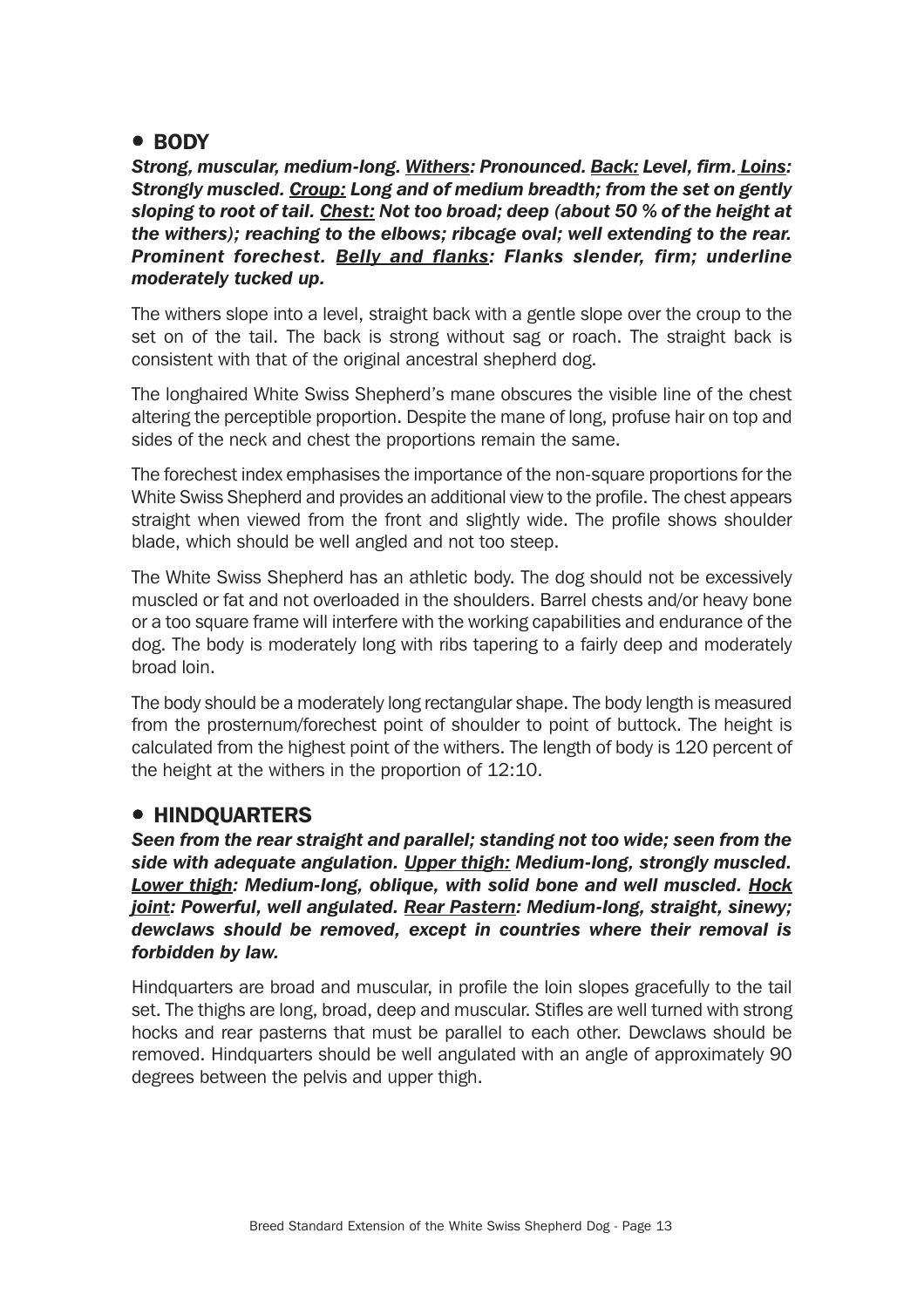## **• TAIL**

#### *Bushy sabre tail, tapering to the tip; set on rather deep; reaching at least to the hock joint; at rest, it hangs either straight down or with a slight saber-like curve in its last third part; in movement carried higher, but never above the topline.*

The tail is bushy haired for medium haired dogs while longhaired dogs have copiously feathered tails. At rest the tail either hangs straight down or with a slight curve. Although not desirable the end can curve slightly. A tail that is short and/or curly, or too long or lacking the bushy characteristics is a serious fault to the extent of the disfiguration.

## ! FEET

#### *Oval, hind feet a little longer than forefeet; toes tight and well arched; firm black pads; dark nails desired.*

The front feet are rounded (but not cat feet) compact, close knit and arched. Hind feet are compact, close knit and slightly arched.

Total loss of pigmentation of the pads is listed as an eliminating fault.

## ! GAIT

### *Rhythmical sequences of steps with even drive and enduring; front legs reaching out far, with strong thrust; trot ground covering and easy.*

![](_page_13_Figure_9.jpeg)

In the herding dog the gait is one of the most important conformation points. Its efficiency and effectiveness contributes to the ability to herd and protect. The scope of protection extends to the owner and property.

The rhythmic trot requires forward momentum to maintain the smooth transfer of weight from feet and spring as the body is suspended during the moment of propulsion.

The White Swiss Shepherd by function is a trotting dog consisting of powerful hind leg propulsion and an even and far-reaching stride. This trot is smooth and elegant due to the combination of the length of neck afforded by the shoulder angles, the length of body and straight topline.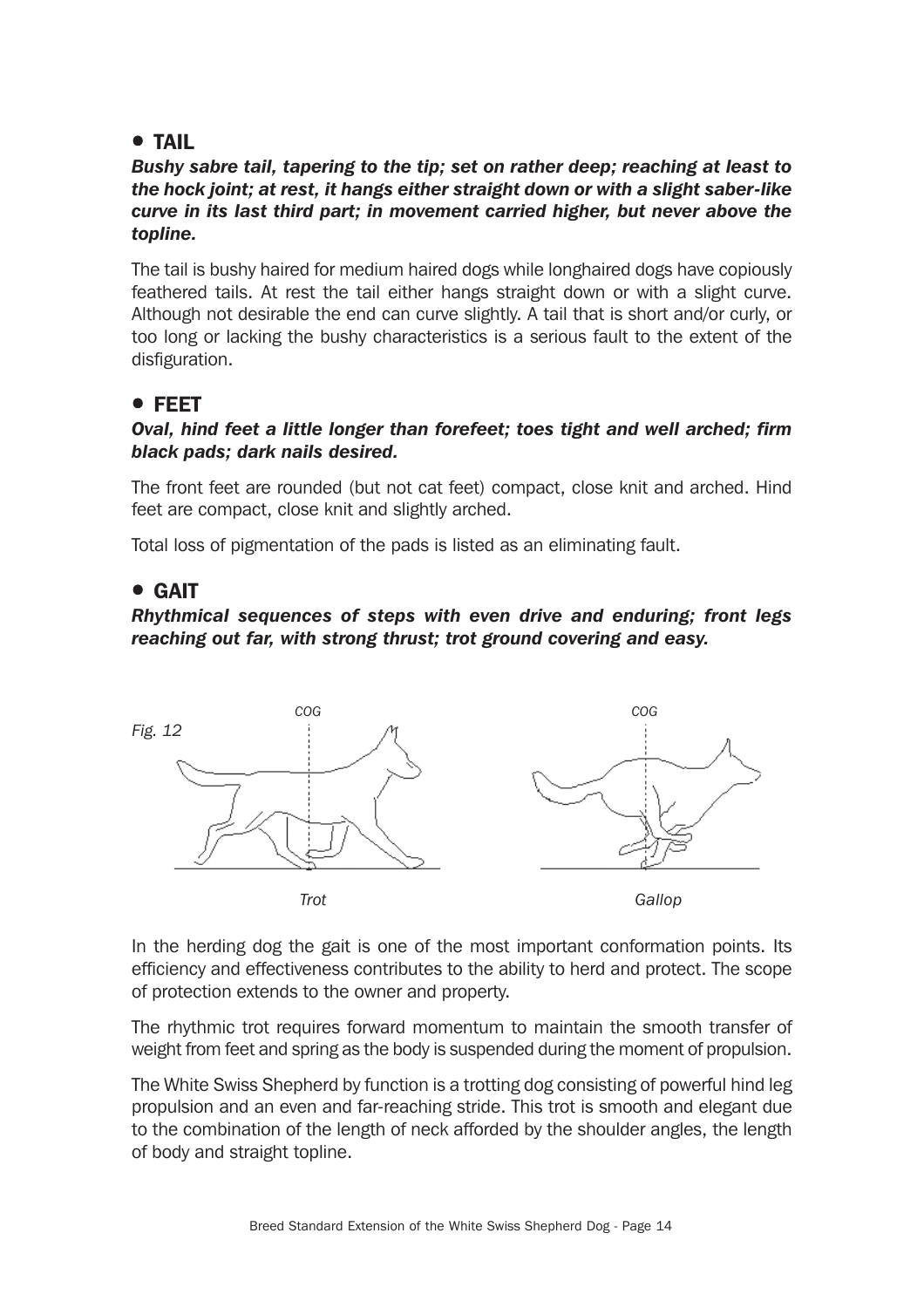During the trot there should be no interference to the straight line, the centre of gravity and balance. Swinging of the tail, lateral movement of the body or head indicate an unbalanced structure and will ultimately affect the dog's efficiency and endurance. Shifting of the centre of gravity may indicate a compensation for weakness in structure. Limbs must be fully extended, and extended forelegs must come to rest on paw pads at full extension. Actions that result in a break in rhythm or line should be considered a fault in conformation.

Effective propulsion is dependant on correct and balanced angulation to achieve both a strong rear drive and a far-reaching front. Balance between the front and rear is essential efficient locomotion. The stilted gait of the straight-angled dog and the lack of power in the overly angulated dog are equally severe deviations from the Standard.

The White Swiss Shepherd is an efficient trotter however length of leg to depth of chest and flexibility affords this dog to be an excellent galloper and jumper.

## **• SKIN**

### *Without folds and wrinkles; dark pigmentation.*

Total loss of pigmentation in the skin is listed as an eliminating fault.

## **• COAT HAIR**

#### *Medium length, dense, close-lying double coat or long double coat; abundant undercoat covered with hard, straight protection hair; face, ears and front of legs are covered with shorter hair; at the neck and the back of the legs the coat is slightly longer. Slightly wavy, hard hair is permitted.*

The medium coat is a coat of medium length and texture, straight to slightly wavy, of moderate length with an undercoat. The quantity of undercoat varies with climate. The backs of forelegs are moderately feathered; breeches are moderately full. There is a slight mane and frill, more pronounced in dogs than bitches.

The long coat is a hard and straight coat that has an undercoat and can be distinguished by long tufts, or 'feathering' of hair on the ears, body, the backs of the legs and tail.

## **• COLOUR**

#### *White.*

Pure, brilliant solid white coat contrasts with solid black pigmentation on nose, lips and eye-rims.

The coat of the White Swiss Shepherd is referred to as a "pure white coat" and to be distinguished from a "white coloured coat". A "white coloured coat" is predominately white but due to genetic locus may also contain hints of other colours such as yellow, fawn or brown and even black.

The solid white pattern is due to a white recessive gene, only expressed when the dog has 2 copies of the gene. Two solid white patterned dogs bred together can only produce solid white patterned pups.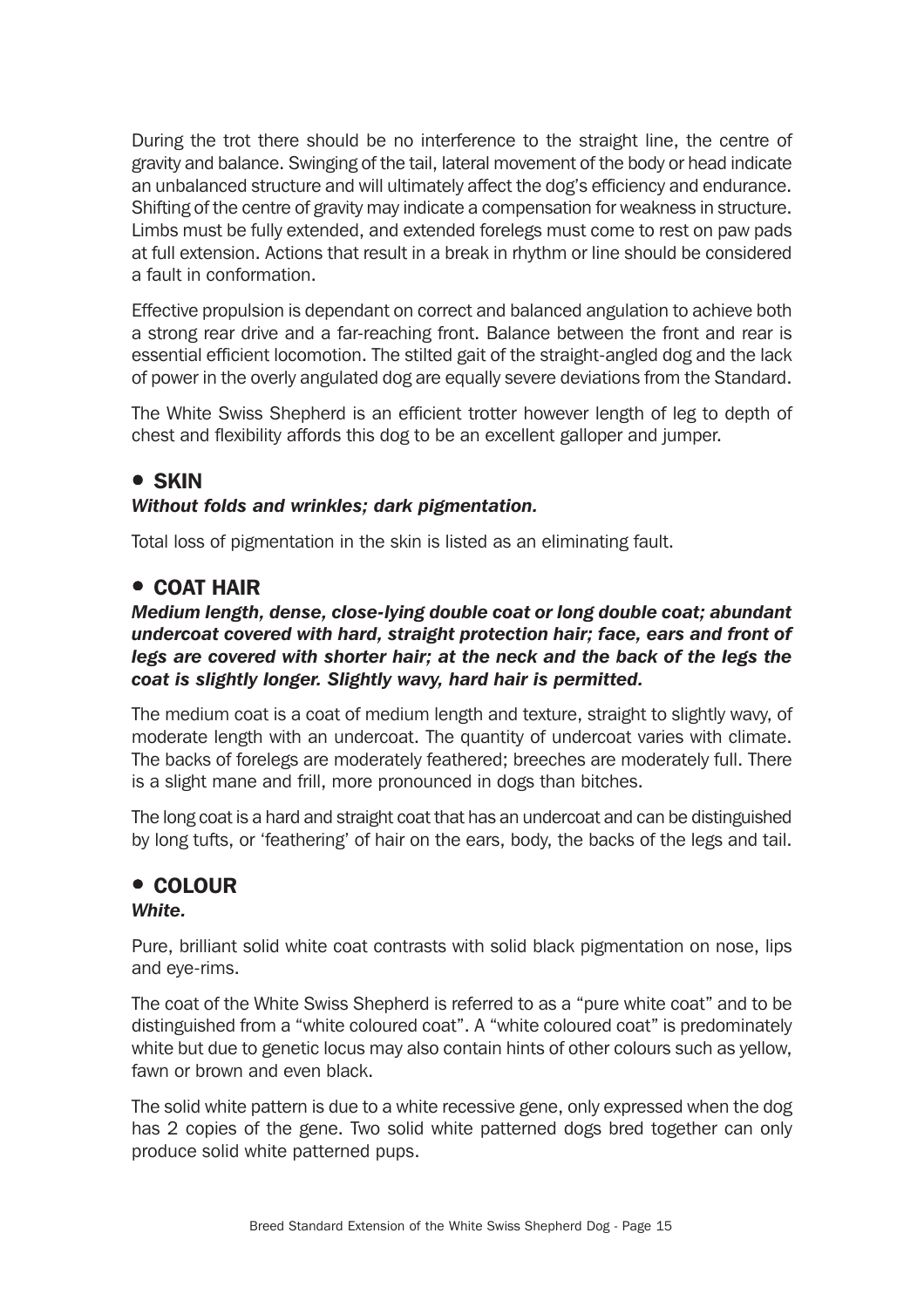The solid pure white pattern is independent on the chromosome of the gene that carries patterns such as agouti, two-tone, or solid patterns that occur in coloured dogs. A White Swiss Shepherd is a pure solid white dog and cannot display agouti, two-tone colours but can carry them. Any white coloured dog displaying colours of the agouti or two–tone pattern has been bred from a non-solid pure white parent and therefore is not a White Swiss Shepherd.

## **• SIZE AND WEIGHT**

|         | <b>Height at withers:</b> | Dogs<br><b>Bitches</b>   | $60 - 66$ cm.<br>$55 - 61$ cm.                              |
|---------|---------------------------|--------------------------|-------------------------------------------------------------|
| Weight: |                           | Dogs: ca. 30 - 40 kg.    |                                                             |
|         |                           | Bitches: ca. 25 - 35 kg. |                                                             |
|         |                           |                          | Typical dogs with slight oversize should not be eliminated. |

A White Swiss Shepherd dog at the ideal size of 65-66 cm and correct proportion of 12:10 should be approximately 35kg. A bitch at the ideal height of between 60- 61cm and correct proportion should be approximately 28kg. There is a tolerance of plus or minus 1 kg. Oversize dogs are acceptable provided proportions and angulations are correct.

Undersize dogs are not acceptable.

## ! FAULTS

*Any departure from the foregoing points should be considered a fault and the seriousness with which the fault should be regarded should be in exact proportion to its degree.*

#### *MINOR FAULTS*

*Slight deer colour (light yellow or fawny shading) on ear tips, back and upper side of the tail.*

*Partial loss of pigment of flecked appearance on nose leather, lips and/or eye rims.*

#### *SERIOUS FAULTS*

*Heavy appearance, too short build (square outline). Masculinity or femininity not clearly defined. Missing more than two PM1; the M3 are not taken into account. Drop (hanging) ears, semi-pricked ears, button ears. Strongly sloping back line. Ringtail, kinky tail, hook tail, tail carried over back. Soft, silky topcoat; woolly, curly, open coat; distinctly long hair without undercoat.*

*Distinct deer colour (distinct yellowish or tawny discolouring) on ear tips, back and upper side of the tail.*